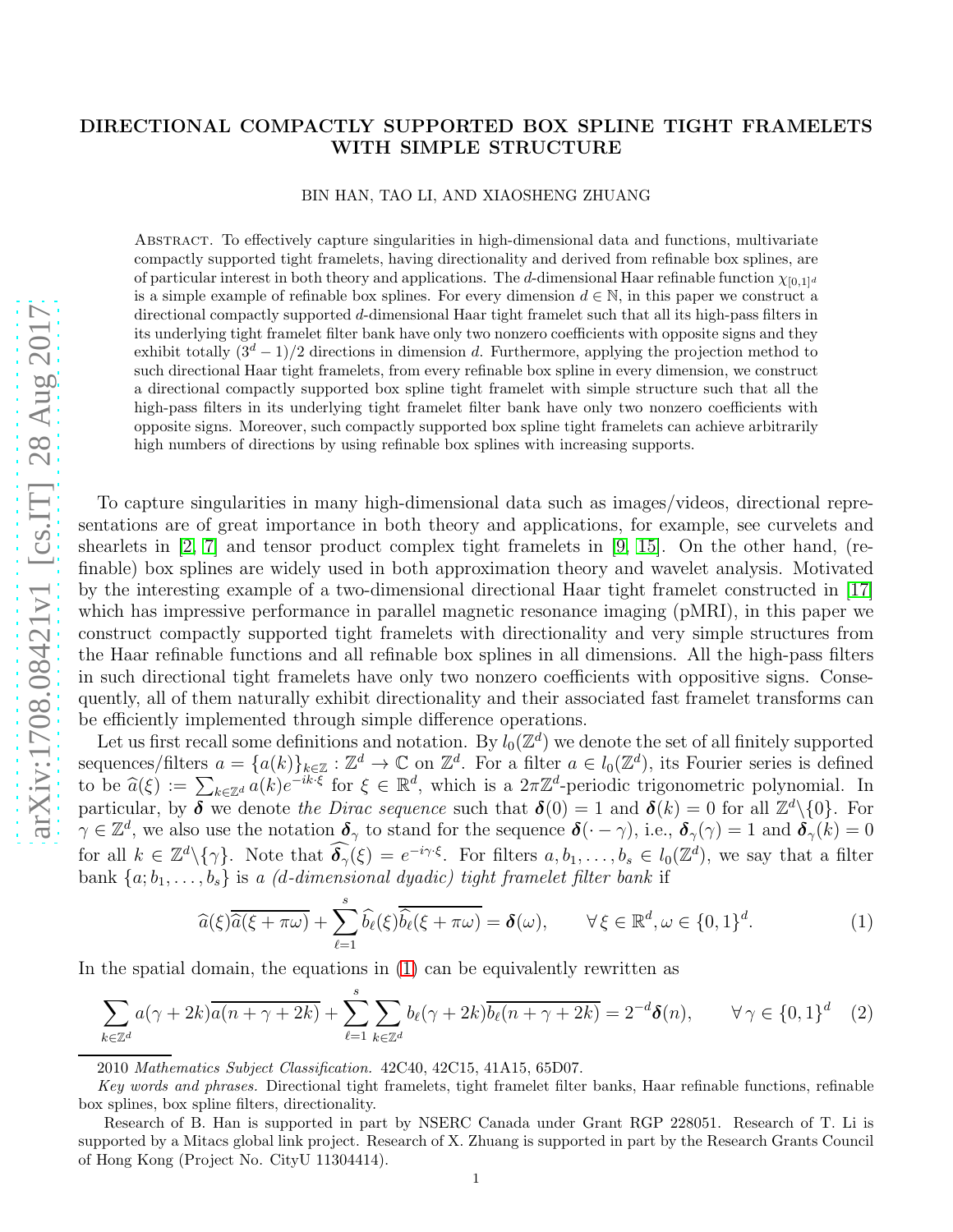for all  $n \in \mathbb{Z}^d$ . Let  $\phi, \psi_1, \ldots, \psi_s \in L_2(\mathbb{R}^d)$ . We say that  $\{\phi; \psi_1, \ldots, \psi_s\}$  is a *(nonhomogeneous) tight* framelet in  $L_2(\mathbb{R}^d)$  if

$$
||f||_{L_2(\mathbb{R}^d)}^2 = \sum_{k \in \mathbb{Z}^d} |\langle f, \phi(\cdot - k) \rangle|^2 + \sum_{j=0}^{\infty} \sum_{\ell=1}^s \sum_{k \in \mathbb{Z}^d} |\langle f, 2^{jd/2} \psi_\ell(2^j \cdot - k) \rangle|^2, \qquad \forall f \in L_2(\mathbb{R}^d). \tag{3}
$$

Let  $\{a; b_1, \ldots, b_s\}$  be a (d-dimensional dyadic) tight framelet filter bank with all filters  $a, b_1, \ldots, b_s \in$  $l_0(\mathbb{Z}^d)$  such that  $\hat{a}(0) = \sum_{k \in \mathbb{Z}^d} a(k) = 1$ . Then we can define compactly supported tempered distributions  $\phi$  and  $\psi_1, \ldots, \psi_s$  on  $\mathbb{R}^d$  through

<span id="page-1-0"></span>
$$
\widehat{\phi}(\xi) := \prod_{j=1}^{\infty} \widehat{a}(2^{-j}\xi), \qquad \xi \in \mathbb{R}^d \quad \text{and} \quad \widehat{\psi}_{\ell}(\xi) = \widehat{b_{\ell}}(\xi/2)\widehat{\phi}(\xi/2), \qquad \xi \in \mathbb{R}^d, \ell = 1, \dots, s. \tag{4}
$$

Then we must have  $\phi, \psi_1, \ldots, \psi_s \in L_2(\mathbb{R}^d)$  and  $\{\phi; \psi_1, \ldots, \psi_s\}$  is a (*d*-dimensional dyadic) tight framelet in  $L_2(\mathbb{R}^d)$  (see [\[12,](#page-7-5) Lemma 2.1], [\[10,](#page-7-6) Corollary 12 and Theorem 17] and [\[5,](#page-7-7) [18\]](#page-7-8)). See [\[3,](#page-7-9) [4,](#page-7-10) [5,](#page-7-7) [10,](#page-7-6) [12,](#page-7-5) [14,](#page-7-11) [16,](#page-7-12) [18\]](#page-7-8) and many references therein for extensive investigation on tight framelets derived from refinable functions. The tempered distribution  $\phi$  in [\(4\)](#page-1-0) is called a refinable function satisfying the refinement equation  $\hat{\phi}(\xi) = \hat{a}(\xi/2)\hat{\phi}(\xi/2)$  for  $\xi \in \mathbb{R}^d$  with the refinement filter a.<br>This game is motivated by the interesting parameter 17, where a two dimensional directional

This paper is motivated by the interesting paper [\[17\]](#page-7-4), where a two-dimensional directional Haar tight framelet has been constructed and applied with impressive performance to pMRI. Applying finite linear combinations to the standard tensor product two-dimensional Haar wavelet, in [\[17,](#page-7-4) (3.5)], the authors constructed a two-dimensional directional tight framelet filter bank  ${a<sup>H</sup>, b<sub>1</sub>, ..., b<sub>6</sub>}$ , where  $a<sup>H</sup>$  is the two-dimensional Haar low-pass filter and

$$
b_1(k) = \begin{cases} \frac{1}{4} & \text{if } k = (0,0), \\ -\frac{1}{4} & \text{if } k = (1,1), \\ 0 & \text{otherwise,} \end{cases} \qquad b_2(k) = \begin{cases} \frac{1}{4} & \text{if } k = (1,0), \\ -\frac{1}{4} & \text{if } k = (0,1), \\ 0 & \text{otherwise,} \end{cases} \qquad b_3(k) = \begin{cases} \frac{1}{4} & \text{if } k = (0,0), \\ -\frac{1}{4} & \text{if } k = (0,1), \\ 0 & \text{otherwise,} \end{cases} \qquad b_4(k) = \begin{cases} \frac{1}{4} & \text{if } k = (0,0), \\ -\frac{1}{4} & \text{if } k = (1,0), \\ 0 & \text{otherwise,} \end{cases} \qquad b_5(k) = \begin{cases} \frac{1}{4} & \text{if } k = (1,0), \\ -\frac{1}{4} & \text{if } k = (1,1), \\ 0 & \text{otherwise,} \end{cases} \qquad b_6(k) = \begin{cases} \frac{1}{4} & \text{if } k = (0,1), \\ -\frac{1}{4} & \text{if } k = (1,1), \\ 0 & \text{otherwise,} \end{cases}
$$

Here the d-dimensional Haar low-pass filter is given by

<span id="page-1-1"></span>
$$
a^{H}(k) = \begin{cases} 2^{-d} & \text{if } k \in \{0,1\}^{d}, \\ 0 & \text{otherwise.} \end{cases}
$$
 (5)

Since each high-pass filter has only two nonzero coefficients with opposite signs, it naturally has directionality and very simple structures. To deal with problems such as video processing in dimensions higher than two, it is very natural to ask

Q1. Is it possible to construct a directional Haar tight framelet for every dimension such that each high-pass filter has only two nonzero coefficients with opposite signs?

A similar construction method/argument as in [\[17\]](#page-7-4) will quickly run into difficulty, since there are so many possible linear combinations even at the dimension three. Fortunately, adopting a geometric viewpoint, we can positively answer the question Q1 completely as follows:

<span id="page-1-2"></span>**Theorem 1.** Let  $a^H$  be the d-dimensional Haar low-pass filter in  $(5)$ . Define the high-pass filters  $b_1, \ldots, b_s \text{ with } s := \binom{2^d}{2^d}$  $\mathcal{L}^{2d}_{(2)} = 2^{d-1}(2^d-1)$  in the following way:  $2^{-d}(\delta_{\gamma_1} - \delta_{\gamma_2})$  for all undirected edges with endpoints  $\gamma_1, \gamma_2 \in \{0,1\}^d$  and  $\gamma_1 \neq \gamma_2$ . Then  $\{a^H; b_1, \ldots, b_s\}$  is a tight framelet filter bank such that all the high-pass filters  $b_1, \ldots, b_s$  have directionality and exhibit totally  $\frac{1}{2}(3^d-1)$  directions in dimension d. Define functions  $\phi$  and  $\psi_1, \ldots, \psi_s$  as in [\(4\)](#page-1-0). Then  $\{\phi; \psi_1, \ldots, \psi_s\}$  is a d-dimensional directional compactly supported Haar tight framelet in  $\hat{L}_2(\mathbb{R}^d)$ .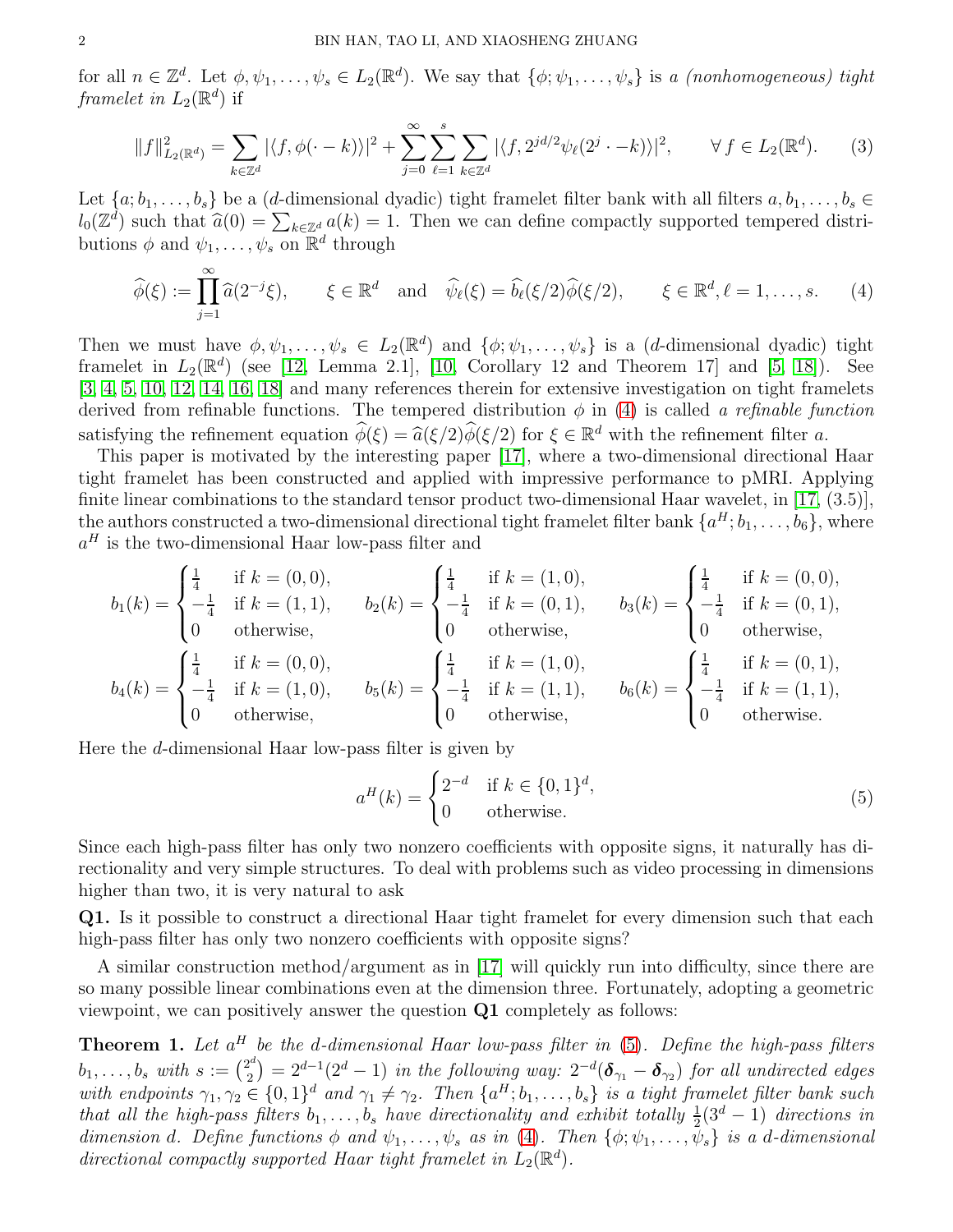*Proof.* To prove that  $\{a^H; b_1, \ldots, b_s\}$  is a tight framelet filter bank, we have to check the conditions in [\(2\)](#page-0-1) for all  $\gamma \in \{0,1\}^d$  and  $n \in \mathbb{Z}^d$ . Since all the filters are supported inside  $\{0,1\}^d$ , it is trivial to observe that all the filters  $a^H, b_1, \ldots, b_s$  vanish at the position  $\gamma + 2k$  for all  $k \in \mathbb{Z}^d \setminus \{0\}$ . Therefore, the equations [\(2\)](#page-0-1) become

<span id="page-2-0"></span>
$$
a^H(\gamma)\overline{a^H(n+\gamma)} + \sum_{\ell=1}^s b_\ell(\gamma)\overline{b_\ell(n+\gamma)} = 2^{-d}\delta(n), \qquad \gamma \in \{0,1\}^d, n \in \mathbb{Z}^d.
$$
 (6)

Case 1:  $n = 0$ . Then  $|a^H(\gamma)|^2 = 2^{-2d}$ . By the definition of the high-pass filters, there are totally  $2^d - 1$  filters whose supports contain the point  $\gamma$ . Consequently,  $\sum_{\ell=1}^s |b_\ell(\gamma)|^2 = 2^{-2d}(2^d - 1)$ . Thus, we have  $|a^H(\gamma)|^2 + \sum_{\ell=1}^s |b_\ell(\gamma)|^2 = 2^{-2d} + 2^{-2d}(2^d - 1) = 2^{-d}$  which proves [\(6\)](#page-2-0) with  $n = 0$ .

Case 2:  $n \neq 0$  and  $n + \gamma \notin \{0, 1\}^d$ . For this case, since all the filters are supported inside  $\{0, 1\}^d$ , we trivially have  $a^H(n + \gamma) = 0$  and  $b_{\ell}(n + \gamma) = 0$  for all  $\ell = 1, \ldots, s$ . Hence, [\(6\)](#page-2-0) is trivially true for  $n \neq 0$  and  $n + \gamma \notin \{0, 1\}^d$ .

Case 3:  $n \neq 0$  and  $n + \gamma \in \{0, 1\}^d$ . Then n and  $n + \gamma$  are two distinct points in  $\{0, 1\}^d$ . By the definition of the high-pass filters, there exists exactly one integer j with  $1 \leq j \leq s$  such that  $b_j(\gamma)\overline{b_j(n+\gamma)} = -2^{-2d}$  and  $b_\ell(\gamma)\overline{b_\ell(n+\gamma)} = 0$  for all  $\ell \in \{1,\ldots,s\}\setminus\{j\}$ . Noting that  $a^H(\gamma) =$  $a^H(n + \gamma) = 2^{-d}$ , we conclude

$$
a^{H}(\gamma)\overline{a^{H}(n+\gamma)} + \sum_{\ell=1}^{s} b_{\ell}(\gamma)\overline{b_{\ell}(n+\gamma)} = a^{H}(\gamma)\overline{a^{H}(n+\gamma)} + b_{j}(\gamma)\overline{b_{j}(n+\gamma)} = 2^{-2d} - 2^{-2d} = 0,
$$

which proves [\(6\)](#page-2-0) for  $n \neq 0$  and  $n + \gamma \in \{0, 1\}.$ 

Therefore,  $\{a^H; b_1, \ldots, b_s\}$  is a tight framelet filter bank. Since each high-pass filter has only two nonzero coefficients with opposite signs, all the high-pass filters  $b_1, \ldots, b_s$  trivially have directionality. We now count the total number of directions of all the high-pass filters. Note that the direction of a high-pass filter  $2^{-d}(\delta_{\gamma_1}-\delta_{\gamma_2})$  can be represented by the vector  $v=\gamma_1-\gamma_2$  or  $v=\gamma_2-\gamma_1$ . Such a direction vector  $v$  is unique if we additionally require that the first nonzero entry of  $v$  should be positive. Note that  $v \in \{-1, 0, 1\}^d \setminus \{0\}$  with each entry of v belonging to  $\{-1, 0, 1\}$ . Let S be the set of all the nonzero vectors  $v \in \{-1,0,1\}^d$  such that the first nonzero entry of v is positive (i.e., 1). Hence, any direction vector v of a high-pass filter belongs to S. Conversely, for every vector  $v \in S$ , we can uniquely write  $v = \gamma_1 - \gamma_2$  with  $\gamma_1, \gamma_2 \in \{0, 1\}^d$  and  $\gamma_1 + \gamma_2 \in \{0, 1\}^d$  by separating the positive and negative entries of  $v$ . Therefore, the vector  $v$  represents the direction of the high-pass filter  $2^{-d}(\delta_{\gamma_1}-\delta_{\gamma_2})$ . Hence, the total number of directions of all the high-pass filters is equal to the cardinality of the set S. Consider the subset  $S_j$  whose elements are in S with the first nonzero entry at the position j for  $j = 1, \ldots, d$ . Clearly, the cardinality of  $S_j$  is  $3^{d-j}$ . Since S is the disjoint union of  $S_1, \ldots, S_d$ , we conclude that the cardinality of S is  $3^{d-1} + 3^{d-2} + \cdots + 3^{d-d} = (3^d - 1)/2$ .  $\Box$ 

The tight frame let filter bank in Theorem [1](#page-1-2) with  $d = 1$  is just the standard Haar orthogonal wavelet filter bank and the case  $d = 2$  recovers the directional Haar tight framelet filter bank in [\[17\]](#page-7-4). We now provide an alternative algebraic proof to Theorem [1](#page-1-2) from the viewpoint of dis-crete framelet transforms. Because all the filters in Theorem [1](#page-1-2) are supported inside  $\{0, 1\}^d$ , the d-dimensional discrete framelet transform using the filter bank  $\{a; b_1, \ldots, b_s\}$  in Theorem [1](#page-1-2) can be simply implemented by applying the discrete framelet transform acting on data supported on each disjoint  $\{0,1\}^d + 2k$ ,  $k \in \mathbb{Z}^d$ , where  $\{0,1\}^d$  is the set of all vertices of the unit cube  $[0,1]^d$ . For simplicity, we list the vertices as  $\{v_1, \ldots, v_{2^d}\} = \{0, 1\}^d$  and assume that the data value at the point  $v_j$  is  $x_j \in \mathbb{R}$ . Then all the high-pass filters in Theorem [1](#page-1-2) are given by  $\pm 2^{-d}$   $(\delta_{v_j} - \delta_{v_k})$  with  $1 \leq j \leq k \leq 2^d$ . The framelet coefficient produced by this high-pass filter is simply  $\pm 2^{d/2}2^{-d}(x_j - x_k)$ (see [\[9\]](#page-7-2) for discrete framelet transforms). The coefficient produced by the Haar low-pass filter  $a<sup>H</sup>$ in Theorem [1](#page-1-2) is  $2^{d/2}2^{-d}(x_1 + \cdots + x_{2^d})$ . Hence, the total squared energy of all the framelet coefficients is  $(2^{d/2}2^{-d}(x_1 + \cdots + x_{2^d}))^2 + \sum_{1 \leq j < k \leq 2^d} \left(\pm 2^{d/2}2^{-d}(x_j - x_k)\right)^2$ . Noting that  $(x_1 + \cdots + x_{2^d})^2 =$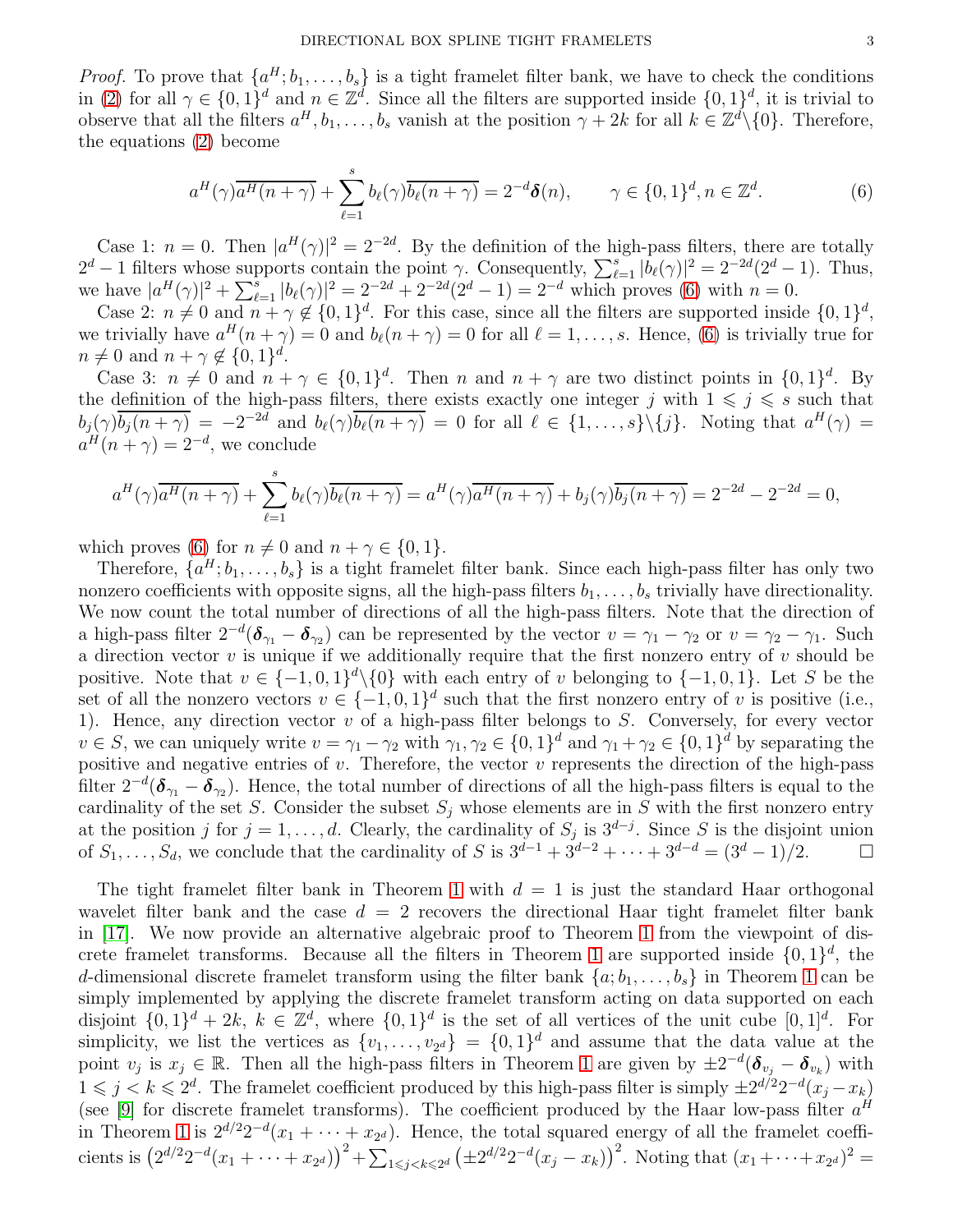$x_1^2 + \cdots + x_2^2$  $\sum_{1 \leq j \leq k \leq 2^d} 2x_j x_k$  and  $(x_j - x_k)^2 = (x_j^2 + x_k^2) - 2x_j x_k$ , we conclude that the total squared energy of all the framelet coefficients is

$$
\left(2^{d/2}2^{-d}(x_1 + \dots + x_{2^d})\right)^2 + \sum_{1 \le j < k \le 2^d} \left(\pm 2^{d/2}2^{-d}(x_j - x_k)\right)^2
$$
\n
$$
= 2^{-d}(x_1^2 + \dots + x_{2^d}^2) + 2^{-d} \sum_{1 \le j < k \le 2^d} (x_j^2 + x_k^2) = x_1^2 + \dots + x_{2^d}^2,
$$

which proves the energy preservation property of the discrete framelet transform. By [\[9,](#page-7-2) Theorem 2.4], the filter bank  $\{a; b_1, \ldots, b_s\}$  in Theorem [1](#page-1-2) must be a *d*-dimensional tight framelet filter bank.

One possible shortcoming of Theorem [1](#page-1-2) is that all the Haar refinable functions  $\chi_{[0,1]^d}$  are discontinuous and often introduce unpleasant block effects in data/image processing. Therefore, smooth refinable functions and directional smooth tight framelets are often preferred in applications. Refinable box splines can be made arbitrarily smooth and are widely used in approximation theory and wavelet analysis. This naturally leads us to ask

**Q2.** Can we construct directional compactly supported tight framelets in  $L_2(\mathbb{R}^d)$  with simple structure from every refinable box spline in every dimension?

Using Theorem [1](#page-1-2) and the projection method, we positively answer the question Q2 painlessly. To do so, let us recall the definition of box splines which are closely linked to the projection method. Let P be a  $d \times n$  real-valued matrix of rank d with  $d \leq n$ . A box spline  $M_P$  with the  $d \times n$  direction matrix  $P$  is defined to be

<span id="page-3-1"></span>
$$
\widehat{M_P}(\xi) := \prod_{k \in P} \frac{1 - e^{-ik \cdot \xi}}{ik \cdot \xi}, \qquad \xi \in \mathbb{R}^d,
$$
\n
$$
(7)
$$

where  $k \in P$  means that k is a column vector of P and k goes through all the columns of P once and only once. A box spline can be also defined through the projection method ([\[11,](#page-7-13) [8\]](#page-7-14)). For an integrable function  $f \in L_1(\mathbb{R}^n)$ , we can define the projected function  $Pf$  on  $\mathbb{R}^d$  by

<span id="page-3-0"></span>
$$
\widehat{Pf}(\xi) := \widehat{f}(P^{\mathsf{T}}\xi), \qquad \xi \in \mathbb{R}^d. \tag{8}
$$

Since  $\widehat{f}$  is continuous on  $\mathbb{R}^n$ , the function  $\widehat{P}f$  is a well-defined continuous function on  $\mathbb{R}^d$ . In the spatial domain, the definition of the d-dimensional projected function  $Pf$  in [\(8\)](#page-3-0) can be equivalently expressed as

$$
[Pf](x) = \frac{1}{\sqrt{\det(PP^{\mathsf{T}})}} \int_{P^{-1}x} f dS, \qquad x \in \mathbb{R}^d,
$$
\n(9)

where S is the surface element on the superplane  $P^{-1}x := \{y \in \mathbb{R}^n : P y = x\}$ . In fact, for  $f \in L_1(\mathbb{R}^n)$ , the projected function  $Pf \in L_1(\mathbb{R}^d)$  (see [\[8,](#page-7-14) [11\]](#page-7-13)). Note that  $\widehat{\chi_{[0,1]^n}}(\xi) = \prod_{k \in \{0,1\}^n}$  $\frac{1-e^{-ik\cdot\xi}}{i!}$ ik·ξ and

$$
\widehat{P\chi_{[0,1]^n}}(\xi) = \widehat{\chi_{[0,1]^n}}(P^{\sf T}\xi) = \prod_{k \in \{0,1\}^n} \frac{1 - e^{-ik \cdot (P^{\sf T}\xi)}}{ik \cdot (P^{\sf T}\xi)} = \prod_{k \in \{0,1\}^n} \frac{1 - e^{-i(Pk) \cdot \xi}}{i(Pk) \cdot \xi} = \widehat{M_P}(\xi).
$$

Hence, the box spline  $M_P$  is nothing else but the projected function  $P \chi_{[0,1]^n}$  of the *n*-dimensional Haar function along the direction matrix  $P$ . See the book [\[1\]](#page-7-15) for extensive study on box splines.

The projection method can be also applied to filters on  $\mathbb{Z}^n$  provided that P is a  $d \times n$  integer matrix. For an *n*-dimensional filter  $a \in l_0(\mathbb{Z}^n)$ , the projected filter  $Pa \in l_0(\mathbb{Z}^d)$  is defined by

<span id="page-3-2"></span>
$$
\widehat{Pa}(\xi) := \widehat{a}(P^{\mathsf{T}}\xi), \qquad \xi \in \mathbb{R}^d, \quad \text{or equivalently,} \quad [Pa](j) = \sum_{k \in P^{-1}j} a(k), \qquad j \in \mathbb{Z}^d, \tag{10}
$$

where  $P^{-1}j := \{k \in \mathbb{Z}^n : Pk = j\}$ . Because  $\widehat{a}$  is a  $2\pi \mathbb{Z}^n$ -periodic trigonometric polynomial and P is an integer matrix,  $\widehat{Pa}$  is a well-defined  $2\pi\mathbb{Z}^d$ -periodic trigonometric polynomial. If  $a^H$  is the n-dimensional Haar low-pass filter in [\(5\)](#page-1-1), then we define  $a_P := Pa^H$  to be the box spline refinement filter/mask for the box spline  $M_P$  with a  $d \times n$  direction matrix. For an integer projection matrix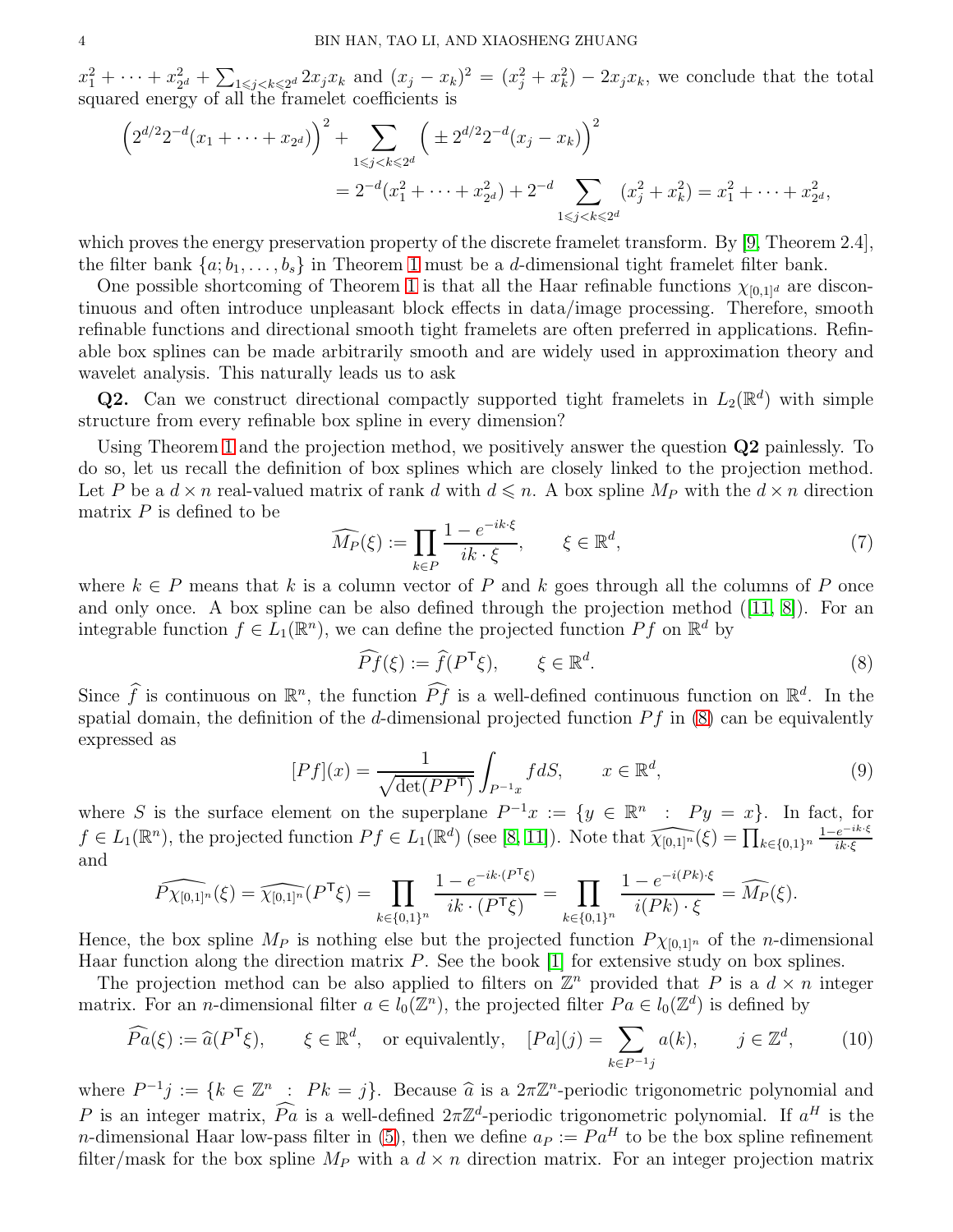P, the box spline function  $M_P$  in [\(7\)](#page-3-1) is refinable:  $\widehat{M_P}(2\xi) = \widehat{a_P}(\xi)\widehat{M_P}(\xi)$ , since  $P\chi_{[0,1]^n} = M_P$  and the *n*-dimensional Haar function  $\chi_{[0,1]^n}$  is refinable:  $\widehat{\chi_{[0,1]^n}}(2\xi) = a^{\widehat{H}}(\xi)\widehat{\chi_{[0,1]^n}}(\xi)$ . Various compactly supported tight framelets have been constructed from refinable box splines with integer direction matrices in the literature, e.g., see Ron and Shen [\[19\]](#page-7-16), Lai and Stöckler [\[16\]](#page-7-12), Han [\[8,](#page-7-14) [11\]](#page-7-13), and Fan, Ji and Shen [\[6\]](#page-7-17).

Suppose that P is a  $d \times n$  integer matrix of rank d with  $d \leq n$  satisfying

<span id="page-4-0"></span>
$$
P^{\mathsf{T}}(\mathbb{Z}^d \setminus [2\mathbb{Z}^d]) \subseteq \mathbb{Z}^n \setminus [2\mathbb{Z}^n].\tag{11}
$$

For every tight framelet  $\{\phi; \psi_1, \ldots, \psi_s\}$  in  $L_2(\mathbb{R}^n)$  regardless whether  $\{\phi; \psi_1, \ldots, \psi_s\}$  has an associated underlying filter bank or not, it is known in [\[11,](#page-7-13) Theorem 4] and [\[8,](#page-7-14) Theorem 2.3 and Corollary 5.3] that  $\{P\phi; P\psi_1, \ldots, P\psi_s\}$  must be a tight framelet in  $L_2(\mathbb{R}^d)$ . Similarly, for every *n*-dimensional tight framelet filter bank  $\{a; b_1, \ldots, b_s\}$ , then  $\{Pa; Pb_1, \ldots, Pb_s\}$  must be a *d*-dimensional tight framelet filter bank. For completeness, let us recall the argument from [\[8,](#page-7-14) [11\]](#page-7-13) here. By definition,  $\{a; b_1, \ldots, b_s\}$ is an n-dimensional tight framelet filter bank if and only if

<span id="page-4-1"></span>
$$
\widehat{a}(\zeta)\overline{\widehat{a}(\zeta+\pi\beta)}+\sum_{\ell=1}^s\widehat{b_\ell}(\zeta)\overline{\widehat{b_\ell}(\zeta+\pi\beta)}=\delta(\beta), \qquad \forall \zeta\in\mathbb{R}^n, \beta\in\{0,1\}^n. \tag{12}
$$

The condition in [\(11\)](#page-4-0) is equivalent to saying that  $P^{\mathsf{T}} \omega \notin 2\mathbb{Z}^n$  for all  $\omega \in \{0,1\}^d \setminus \{0\}$ , Consequently, for every  $\omega \in \{0,1\}^d \setminus \{0\}$ , we must have  $P^{\mathsf{T}}\omega \in \mathbb{Z}^n \setminus [2\mathbb{Z}^n]$ . Therefore, it is trivial to deduce from  $(12)$ with  $\zeta = P^{\mathsf{T}} \xi$  and  $\beta = P^{\mathsf{T}} \omega$  that

$$
\widehat{a}(P^{\mathsf{T}}\xi)\overline{\widehat{a}(P^{\mathsf{T}}\xi+\pi P^{\mathsf{T}}\omega)}+\sum_{\ell=1}^{s}\widehat{b_{\ell}}(P^{\mathsf{T}}\xi)\overline{\widehat{b_{\ell}}(P^{\mathsf{T}}\xi+\pi P^{\mathsf{T}}\omega)}=\boldsymbol{\delta}(\omega),\qquad\forall\,\xi\in\mathbb{R}^{d},\omega\in\{0,1\}^{d}.
$$

By the definition of the projected filters in [\(10\)](#page-3-2), the above equations simply become

$$
\widehat{Pa}(\xi)\overline{\widehat{Pa}(\xi+\pi\omega)}+\sum_{\ell=1}^s\widehat{Pb_{\ell}}(\xi)\overline{\widehat{Pb_{\ell}}(\xi+\pi\omega)}=\boldsymbol{\delta}(\omega),\qquad\forall\,\xi\in\mathbb{R}^d,\omega\in\{0,1\}^d.
$$

That is,  $\{Pa; Pb_1, \ldots, Pb_s\}$  must be a d-dimensional tight framelet filter bank.

The condition in [\(11\)](#page-4-0) is equivalent to saying ([\[8,](#page-7-14) Theorem 2.5]) that the filter  $a<sub>P</sub>$  has the sum rules of order at least one, i.e.,  $\sum_{k\in\mathbb{Z}^d} a_P(\gamma + 2k) = 2^{-d}$  for all  $\gamma \in \{0,1\}^d$ . If the condition in [\(11\)](#page-4-0) fails, then the box spline filter  $a<sub>P</sub>$  does not have any sum rules and therefore, no tight framelets can be ever derived from the box spline  $M_P$ , see [\[8,](#page-7-14) Theorem 2.5] for more detail. The projection method is originally introduced in Han [\[13\]](#page-7-18) to study optimal smoothness of interpolating refinable functions and has been further developed in [\[12,](#page-7-5) [11\]](#page-7-13) and other papers to study refinable functions, biorthogonal wavelets, and framelets. See Han [\[11,](#page-7-13) [8\]](#page-7-14) for some applications of the projection method in wavelet analysis.

Note that if a high-pass filter b has only two nonzero coefficients with opposite signs, then either  $Pb = 0$  or Pb has only two nonzero coefficients with opposite signs. Applying the projection method to the Haar tight framelets in Theorem [1,](#page-1-2) we have the following result positively answering Q2.

<span id="page-4-2"></span>**Theorem 2.** Let P be a  $d \times n$  integer matrix of rank d with  $d \leq n$  such that [\(11\)](#page-4-0) holds. Let  ${a<sup>H</sup>; b<sub>1</sub>, ..., b<sub>s</sub>}$  with  $s := {2^n \choose 2}$  $\binom{n^n}{2} = 2^{n-1}(2^n - 1)$  be the n-dimensional Haar tight framelet filter bank constructed in Theorem [1.](#page-1-2) Then  $\{Pa^H, Pb_1, \ldots, Pb_s\}$  is a d-dimensional tight framelet filter bank with  $Pa<sup>H</sup>$  being the box spline refinement filter  $a<sub>P</sub>$  such that all the high-pass filters have only two nonzero coefficients with opposite signs. Define  $\phi$  and  $\psi_1, \ldots, \psi_s$  as in [\(4\)](#page-1-0) with a and  $b_1, \ldots, b_s$  being replaced by  $Pa^H$  and  $Pb_1, \ldots, Pb_s$ , respectively. Then  $\{\phi; \psi_1, \ldots, \psi_s\}$  is a d-dimensional directional compactly supported tight framelet in  $L_2(\mathbb{R}^d)$  with  $\phi$  being the box spline M<sub>P</sub> in [\(7\)](#page-3-1) having the direction matrix P.

Let  $\{a; b_1, \ldots, b_s\}$  be a d-dimensional tight framelet filter bank. If  $b_1 = c_1b$  and  $b_2 = c_2b$  for some constants  $c_1, c_2 \in \mathbb{C}$  and  $b \in l_0(\mathbb{Z}^d)$ , then it is trivial that  $\{a; \sqrt{|c_1|^2+|c_2|^2}b, b_3, \ldots, b_s\}$  is a tight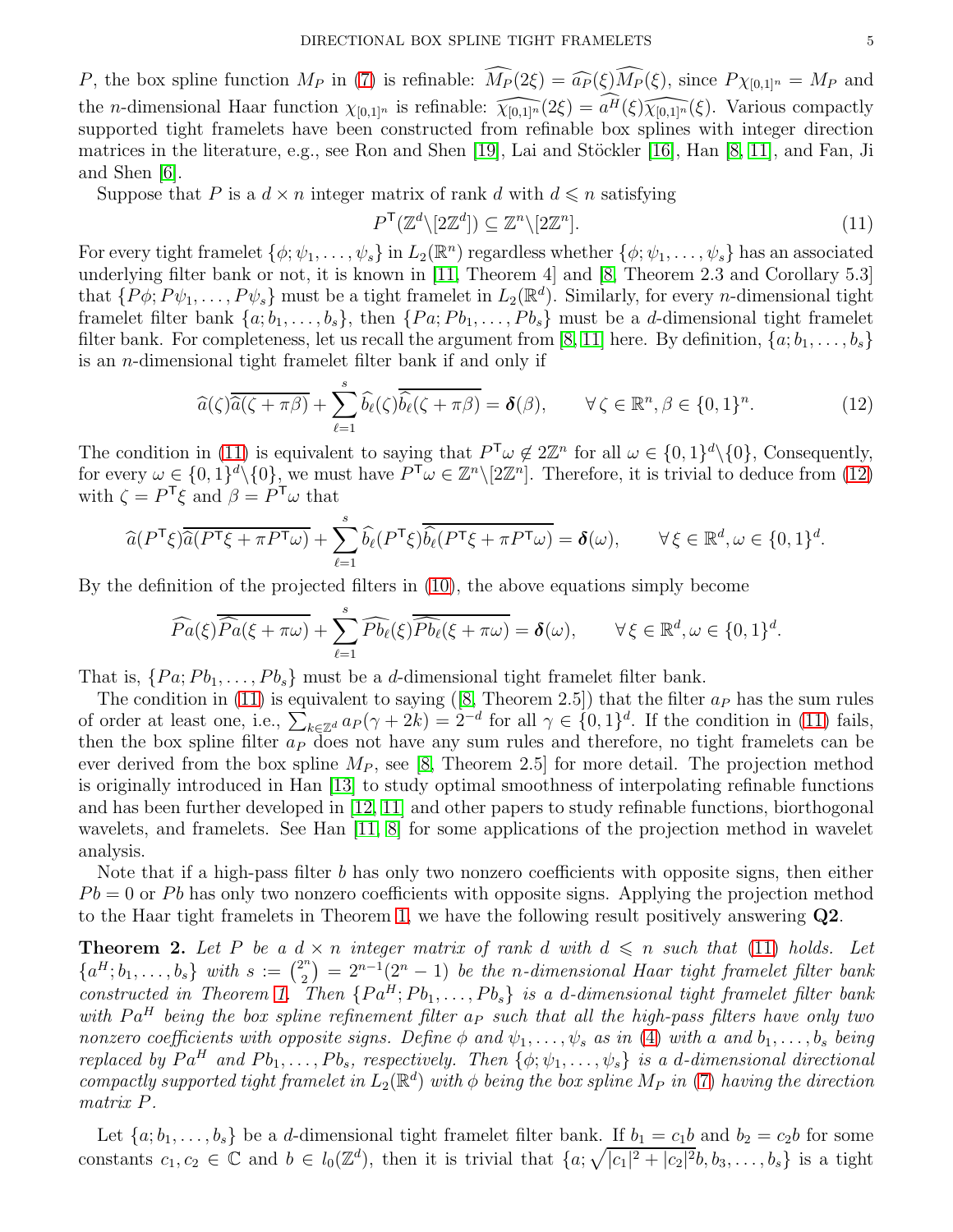framelet filter bank. That is, we can combine high-pass filters which are almost the same up to a multiplicative constant. Hence, the number of high-pass filters in Theorem [2](#page-4-2) can be reduced. Now we provide a geometric construction for the box spline tight framelet filter bank in Theorem [2](#page-4-2) but with similar filters combined to reduce the number of filters. First we calculate the support supp $(a_P)$ of the box spline filter  $a_P$ , which must be the set  $P\{0,1\}^n \subseteq \mathbb{Z}^d$ . Now the set  $\{0,1\}^n$  of the vertices of the unit cube  $[0,1]^n$  can be written as a disjoint union of the subsets  $P^{-1}k$ ,  $k \in \text{supp}(a_P)$ . Then all the high-pass filters are constructed in the following way: For every pair of two distinct points  $\gamma_1, \gamma_2 \in \text{supp}(a_P)$ , construct the high-pass filter  $2^{-n} \sqrt{\frac{4P^{-1}\gamma_1}{4P^{-1}\gamma_1}} \sqrt{\frac{4P^{-1}\gamma_2}{4P^{-1}\gamma_2}} \delta_{\gamma_1} - \delta_{\gamma_2}$ , where  $\#S$  is the cardinality of a set S. Clearly, there are totally  $\binom{m}{2}$  with  $m := \#\text{supp}(a_P)$  number of high-pass filters. We now provide two examples to illustrate this construction.

**Example 1.** Let P be the  $2 \times 3$  integer matrix

$$
P = \begin{bmatrix} 1 & 0 & -1 \\ 0 & 1 & -1 \end{bmatrix}.
$$

Then  $M_P$  is the three-direction interpolating linear box spline with the refinement filter given by

$$
\widehat{a_P}(\xi_1, \xi_2) = 2^{-3} (1 + e^{-i\xi_1}) (1 + e^{-i\xi_2}) (1 + e^{i(\xi_1 + \xi_2)}).
$$

Note that  $\text{supp}(a_P) = \{-1, 0, 1\}^2 \setminus \{(-1, 1)^T, (1, -1)^T\}$  with  $\# \text{supp}(a_P) = 7$  and  $P^{-1}(0, 0)^T =$  $\{(0,0,0)^{\mathsf{T}},(1,1,1)^{\mathsf{T}}\},\$  while  $P^{-1}\gamma$  contains only one point in  $\mathbb{Z}^3$  for every  $\gamma \in \text{supp}(a_P)\setminus\{(0,0)^{\mathsf{T}}\}.$ Consequently, there are totally 21 (by  $\binom{7}{2}$  $2\binom{7}{2} = 21$ ) high-pass filters given by

$$
\frac{\sqrt{2}}{8}(\boldsymbol{\delta}_{(1,0)}-\boldsymbol{\delta}), \quad \frac{\sqrt{2}}{8}(\boldsymbol{\delta}_{(1,1)}-\boldsymbol{\delta}), \quad \frac{\sqrt{2}}{8}(\boldsymbol{\delta}_{(0,1)}-\boldsymbol{\delta}), \quad \frac{\sqrt{2}}{8}(\boldsymbol{\delta}_{(-1,0)}-\boldsymbol{\delta}), \quad \frac{\sqrt{2}}{8}(\boldsymbol{\delta}_{(-1,-1)}-\boldsymbol{\delta}), \quad \frac{\sqrt{2}}{8}(\boldsymbol{\delta}_{(0,-1)}-\boldsymbol{\delta})
$$

and all the rest 15 filters are given by choosing a pair of two distinct points from  $\text{supp}(a_P) \setminus \{(0, 0)^T\}$ (i.e.,  $\{(1,0)^\mathsf{T},(1,1)^\mathsf{T},(0,1)^\mathsf{T},(-1,0)^\mathsf{T},(-1,-1)^\mathsf{T},(0,-1)^\mathsf{T}\}\)$  with value 1/8 at one point and −1/8 at the other point. This tight framelet filter bank  $\{a_P; b_1, \ldots, b_{21}\}$  exhibits totally 6 directions in dimension two. See Figure [1](#page-5-0) for details.



<span id="page-5-0"></span>FIGURE 1. Each edge connecting every two vertices indicates a high-pass filter with coefficients of the same weight but opposite signs at its two endpoints. Weight for each dashed blue edge (total 15) is  $\frac{1}{8}$ , while weight for each solid red edge (total 6) is  $\frac{\sqrt{2}}{8}$  $\frac{2}{8}$ . The total number of all the high-pass filters is 21 with 6 solid red edges and 15 dashed blue edges. The total number of directions/slopes for the 21 high-pass filters is 6 with angles  $0^{\circ}$  (5 edges),  $26.6^{\circ}$  (=  $\arctan(\frac{1}{2})$ , 2 edges),  $45^{\circ}$  (5 edges),  $63.4^{\circ}$  (=  $\arctan(2)$ , 2 edges),  $90^{\circ}$  (5 edges), and  $-45^{\circ}$  (2 edges).

<span id="page-5-1"></span>**Example 2.** Let P be the  $2 \times 4$  integer matrix

$$
P = \begin{bmatrix} 1 & 0 & -1 & 0 \\ 0 & 1 & 0 & -1 \end{bmatrix}.
$$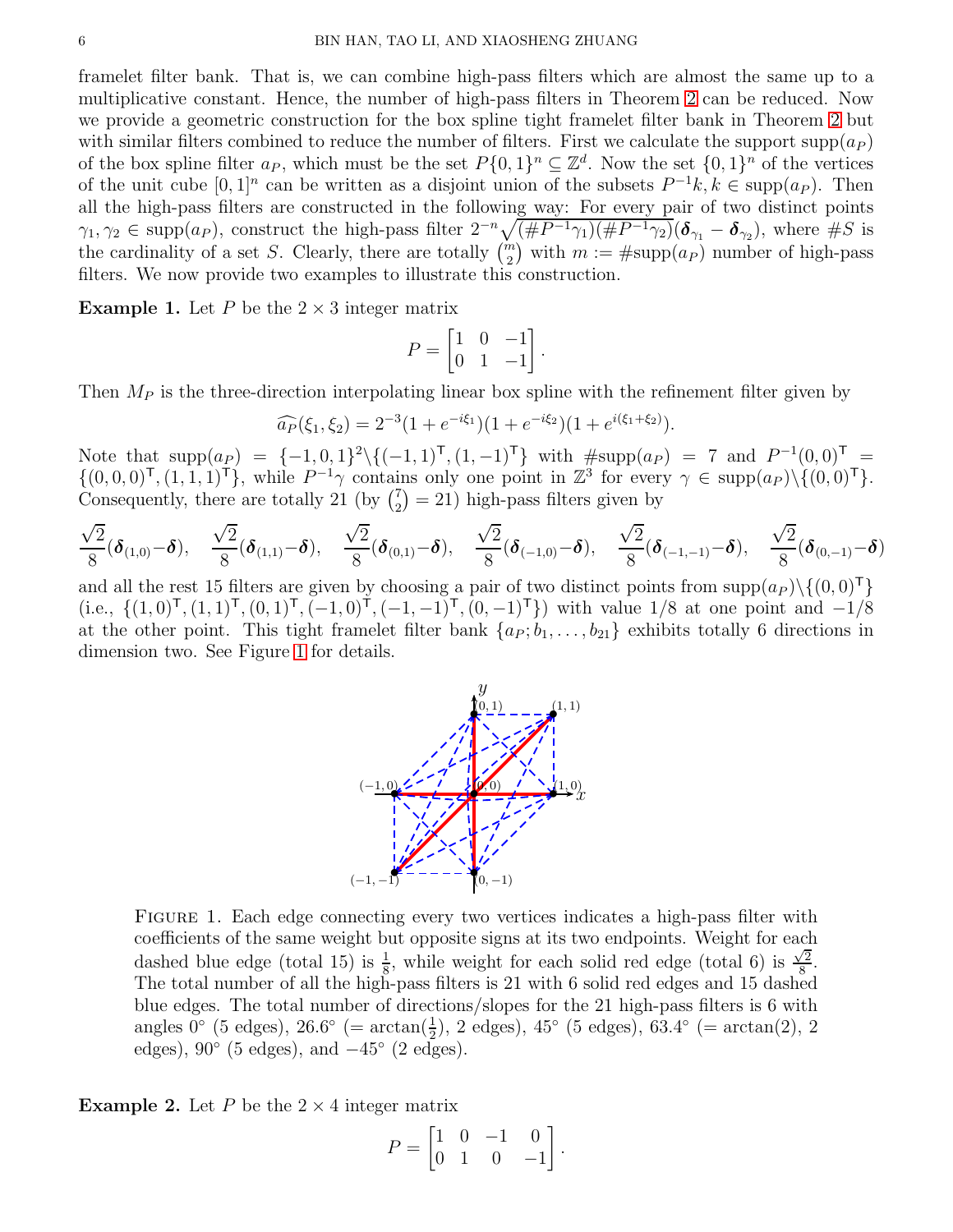Then  $M_P$  is the tensor product of the piecewise linear B-spline with the refinement filter  $a_P$  given by  $\widehat{a_P}(\xi_1, \xi_2) = 2^{-2}|1 + e^{-i\xi_1}|^2|1 + e^{-i\xi_2}|^2$ . Note that  $\text{supp}(a_P) = \{-1, 0, 1\}^2$  with  $\#\text{supp}(a_P) = 9$  and

$$
P^{-1}(0,0)^{\mathsf{T}} = \{(0,0,0,0)^{\mathsf{T}}, (1,0,1,0)^{\mathsf{T}}, (0,1,0,1)^{\mathsf{T}}, (1,1,1,1)^{\mathsf{T}}\},
$$
  
\n
$$
P^{-1}(1,0)^{\mathsf{T}} = \{(1,0,0,0)^{\mathsf{T}}, (1,1,0,1)^{\mathsf{T}}\}, \quad P^{-1}(0,1)^{\mathsf{T}} = \{(1,0,0,0)^{\mathsf{T}}, (1,1,0,1)^{\mathsf{T}}\},
$$
  
\n
$$
P^{-1}(-1,0)^{\mathsf{T}} = \{(0,0,1,0)^{\mathsf{T}}, (0,1,1,1)^{\mathsf{T}}\}, \quad P^{-1}(0,-1)^{\mathsf{T}} = \{(0,0,0,1)^{\mathsf{T}}, (1,0,1,1)^{\mathsf{T}}\},
$$

and  $P^{-1}\gamma$  contains only one point in  $\mathbb{Z}^4$  for every  $\gamma \in \{(1,-1)^{\mathsf{T}},(-1,1)^{\mathsf{T}},(1,1)^{\mathsf{T}},(-1,-1)^{\mathsf{T}}\}$ . Let  $S_1 := \{(1, -1)^{\mathsf{T}}, (-1, 1)^{\mathsf{T}}, (1, 1)^{\mathsf{T}}, (1, -1)^{\mathsf{T}}\}$  and  $S_2 := \{(1, 0)^{\mathsf{T}}, (0, 1)^{\mathsf{T}}, (-1, 0)^{\mathsf{T}}, (0, -1)^{\mathsf{T}}\}$ . Consequently, there are total 36 (by  $\binom{9}{2}$  $\binom{9}{2}$  = 36) high-pass filters given by

$$
\frac{1}{8}(\boldsymbol{\delta}_{\gamma}-\boldsymbol{\delta}) \quad \forall \, \gamma \in S_1, \qquad \frac{\sqrt{2}}{8}(\boldsymbol{\delta}_{\gamma}-\boldsymbol{\delta}) \quad \forall \, \gamma \in S_2, \qquad \frac{\sqrt{2}}{16}(\boldsymbol{\delta}_{\gamma_1}-\boldsymbol{\delta}_{\gamma_2}) \quad \forall \, \gamma_1 \in S_1, \gamma_2 \in S_2, \frac{1}{16}(\boldsymbol{\delta}_{\gamma_1}-\boldsymbol{\delta}_{\gamma_2}) \quad \forall \, \gamma_1 \neq \gamma_2, \gamma_1, \gamma_2 \in S_1, \qquad \frac{1}{8}(\boldsymbol{\delta}_{\gamma_1}-\boldsymbol{\delta}_{\gamma_2}) \quad \forall \, \gamma_1 \neq \gamma_2, \gamma_1, \gamma_2 \in S_2
$$

with 4, 4, 16, 6, and 6 filters for each group, respectively. This tight framelet filter bank  $\{a_P; b_1, \ldots, b_{36}\}\$ exhibits totally 8 directions in dimension two. See Figure [2](#page-6-0) for details.



<span id="page-6-0"></span>FIGURE 2. Each edge connecting every two vertices indicates a high-pass filter with coefficients of the same weight but opposite signs at its two endpoints. Weight for each small-dotted brown arc-edge (total 6) is  $\frac{1}{16}$ , weight for each dotted blue edge (total 16) is  $\frac{\sqrt{2}}{16}$ , weight for each dashed green edge (total 10) is  $\frac{1}{8}$ , and weight for each solid red edge (total 4) is  $\frac{\sqrt{2}}{8}$  $\frac{1}{8}$ . The total number of directions/slopes for the 36 high-pass filters is 8 with angles  $0^{\circ}$  (9 edges),  $\pm 26.6^{\circ}$  (=  $\arctan(\frac{1}{2})$ , 2 edges each),  $\pm 45^{\circ}$  (5 edges each),  $\pm 63.4^{\circ}$  (=  $\arctan(\frac{1}{2})$ , 2 edges each), and 90° (9 edges).

Note that if  $\{a; b_1, \ldots, b_s\}$  is a tight framelet filter bank, then  $\{a; b_1(\cdot - 2k_1), \ldots, b_s(\cdot - 2k_s)\}$  is also a tight framelet filter bank for all  $k_1, \ldots, k_s \in \mathbb{Z}^d$ . Using this simple observation, the number of the high-pass filters in Example [2](#page-5-1) can be reduced from 36 to 30. Indeed, the two filters corresponding to the edges  $\{(1, -1)^{\mathsf{T}}, (1, 1)^{\mathsf{T}}\}$  and  $\{(-1, -1)^{\mathsf{T}}, (-1, 1)^{\mathsf{T}}\}$  can be combined into one single filter; the two filters for the edges  $\{(0,1)^T,(1,1)^T\}$  and  $\{(0,-1)^T,(1,-1)^T\}$  can be combined into one filter; the two filters for the edges  ${(-1, 1)<sup>T</sup>, (0, 1)<sup>T</sup>}$  and  ${(-1, -1)<sup>T</sup>, (0, -1)<sup>T</sup>}$  can be combined into one filter. We can also perform the same operation for filters with the vertical direction. Using this and more complicated argument/technique, the number of high-pass filters in a box spline tight framelet filter bank in Theorem [2](#page-4-2) often can be reduced. We shall not address this issue in this paper. We shall explore some applications of the directional tight framelets in Theorems [1](#page-1-2) and [2](#page-4-2) elsewhere.